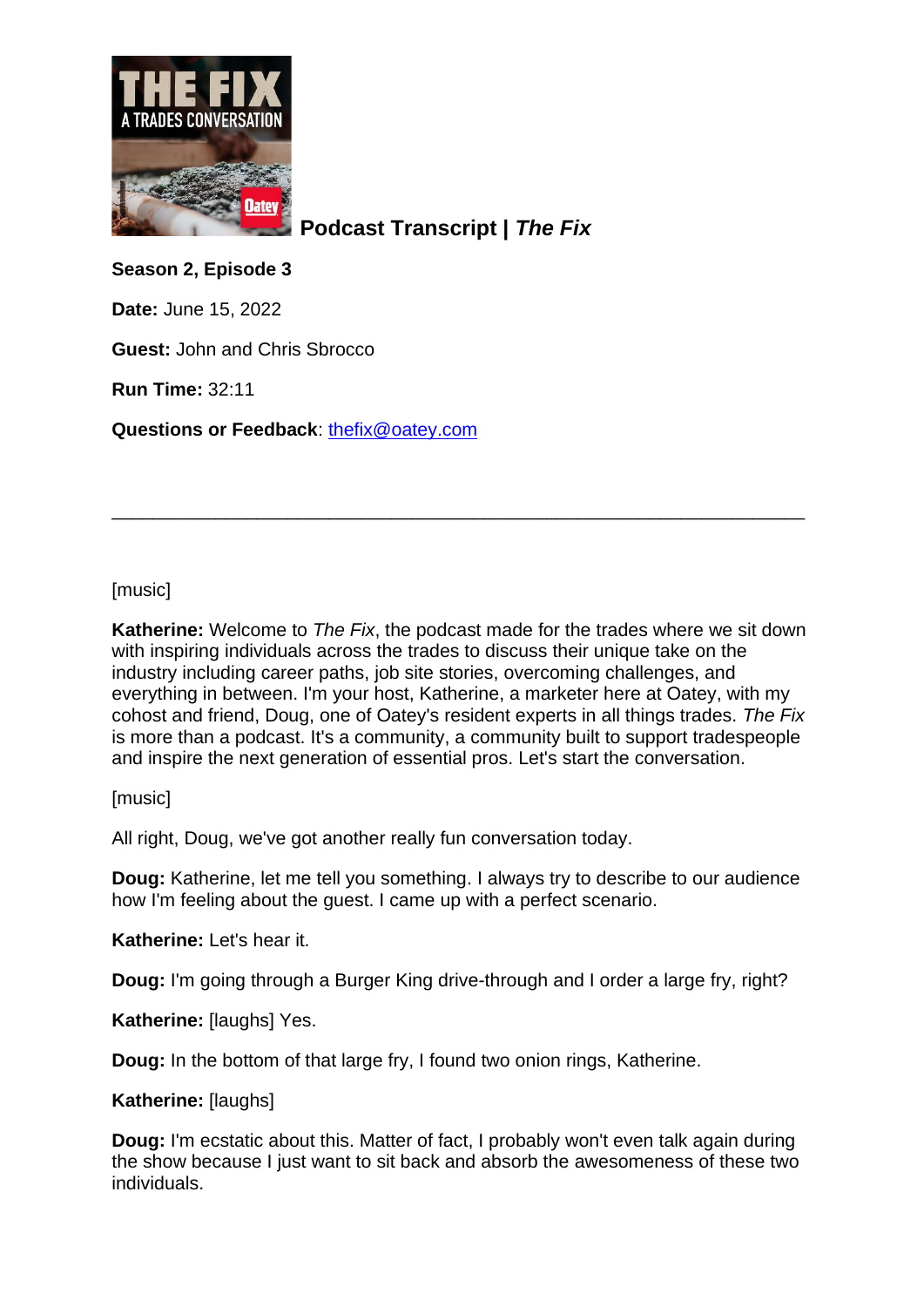**Katherine:** I know. It's going to be great. Well, today we're going to be talking to multi-generational plumbers, and it's really cool to sit back and listen to the story. Chris Sbrocco is with us today, who is one of Oatey's ambassadors. Welcome, Chris.

**Chris:** Thank you for having us.

**Katherine:** I would love for you to introduce who you brought today as we have this conversation and topic.

**Chris:** We brought my uncle John Sbrocco, the man who taught me the trade. Worked for him for 10 years for JR Sbrocco Plumbing, and he taught me almost everything I know.

**John:** Thank you, Chris.

**Katherine:** Welcome, John. It's great to have you here.

**John:** Thank you. It's nice to be here.

**Katherine:** That's great. Well, I'm super excited to have you guys both on. Where I'd like to start is I think we need to start with where your career started, John, and how you got into the trades.

**John:** Well, I probably started probably almost 50 years ago with my uncle. He had stopped by the house to see my father, and I was, I think, 14 years old, sitting by the door, waiting to go out with my friends. When he was ready to leave, he goes, "What are you doing tonight?" I said, "I'm going out to party." He goes, "Would you like to go to work?" He was doing plumbing down at my other uncle's yacht club.

I said, "Yes, I'd go to work." I love working, making the money back then when we were kids. We didn't get no money. We had to work for it. I went with him that night and he showed me what to do. I came to him, I said, "I'm all done." He said, "There's no way you're all done. My guys at work can't do it that fast." He went over and looked at everything I did. He says, "What are you doing this summer?" I was going to school, and he's from Bainbridge. I had to do it. Couldn't work at night, so we had to wait till summer. I started that first summer, I think, when I was 14 years old.

**Katherine:** Wow. You've never left since?

**John:** No. I finished school and I was going to go to college. My dad gave me that opportunity, and I liked it so much, and plus the money was good. I said let me try it for one year and I go, "Dad, will you still send me to school if I don't like it?" I never turned back. I really like what I do every day.

**Katherine:** That's awesome. I want to stop on that too. Was your father supportive of your choice to go into the trades?

**John:** Yes because he knew my uncle would take care of me. That was his brotherin-law, so that was my mother's sister's husband. Their company was Norhio Plumbing, and they're still in business today.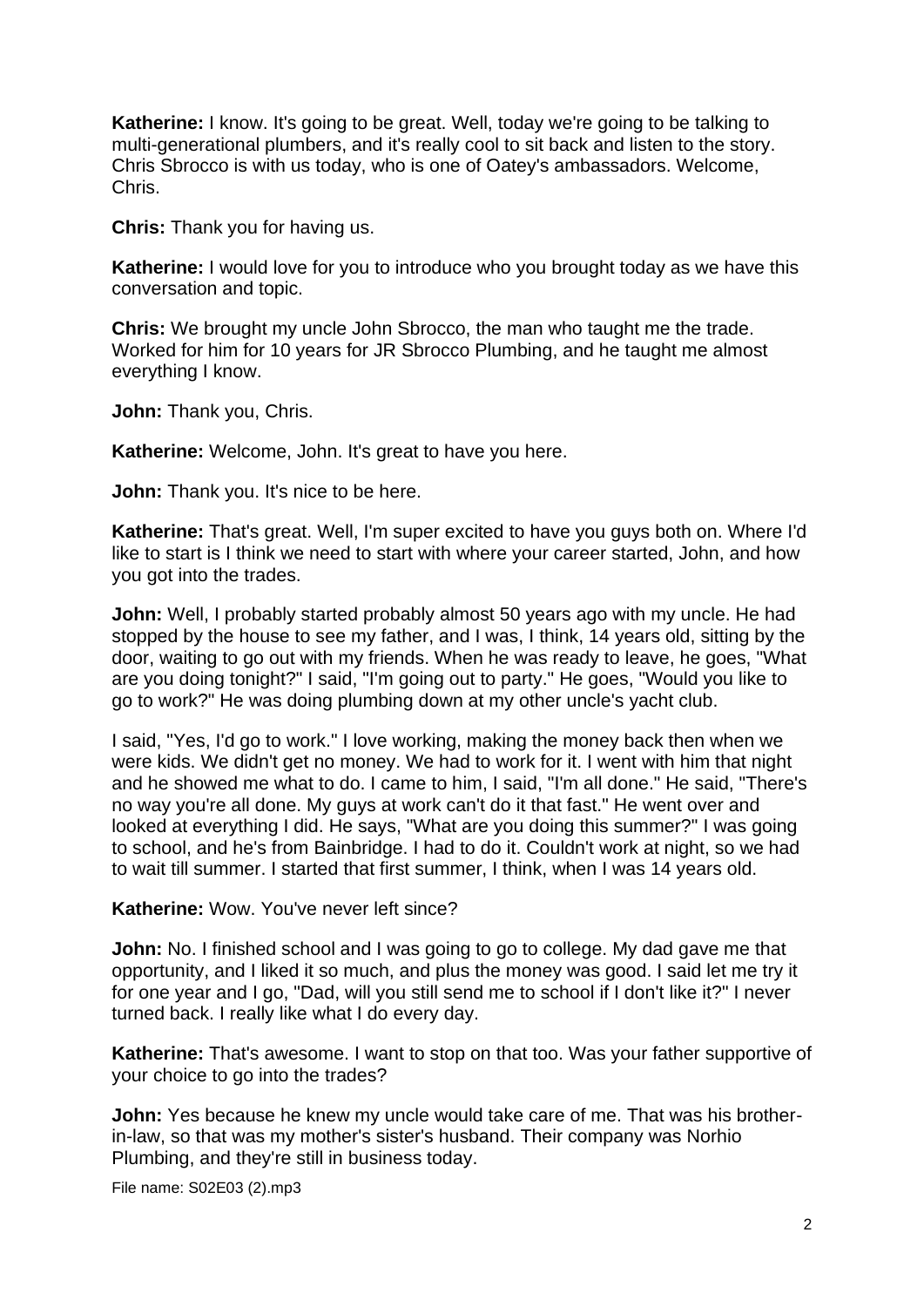#### **Katherine:** Wow. That's pretty cool.

**John:** I worked for them for 20 years to the day. After about five years of working for them, I started doing side jobs. It just got I was working day and night and I just parted with them, but I gave them six months' notice, and we still get along.

#### **Katherine:** That's great.

**John:** Today, I don't understand how people go to work if they don't like what they're doing every day. I get up, every day is a different day in plumbing, and it's exciting.

**Katherine:** Yes, that's awesome. That's wonderful. Well, thank you so much for sharing that, a little bit of your history. Chris, then tell us how were you inspired by your uncle and how did you get into the trades?

**Chris:** We were at a family party and my father-- I needed a job so he went to the side and he asked my uncle if I could work for him, and I'll never forget, my uncle comes over to the party, he's like, "You ready to work?"

#### [laughter]

**Chris:** I'm like, "Yes." He brought me on board. It was me, my uncle Mike, and my uncle John. I worked for them and just never looked back. Just seeing how hard they worked and seeing the respect they got on jobs and everything was different. It was very challenging physically and mentally so ultimately, it was "Let's see how good we can get at this."

**Katherine:** Right. John, you talked about how every day is different. Are there some aspects to the job that you love and maybe some aspects of the job that I would rather do without. I'm going to ask the same question over to you, Chris.

**John:** Well, every day you wake up, every job is different. It's always a challenge and plumbing, it's really never the same problem at somebody's house from house out. It's just an opportunity, you got to think. When I started, they didn't have all this equipment where it tells you how to do everything. You could use your phones, you could use cameras now, you could use the scopes.

Back then, we had to use our head, that's the only way, and a lot of labor. We didn't have machinery. I mean, they did but we didn't. Everything was manual. Every day, it's a new day and new job. We do a lot of different things besides, all sorts. We do fire sprinklers, we do sewer, we do gas, we do backflow. We're into so many aspects of plumbing. Every day is different. It seems like we never do the same thing the next day. The part I don't like is the office part.

#### **Katherine:** Yes, I get it.

**John:** I like to be in the field. That's my preference. Summers, I love being outside, doing the outside.

**Katherine:** Especially in Cleveland, Ohio, right?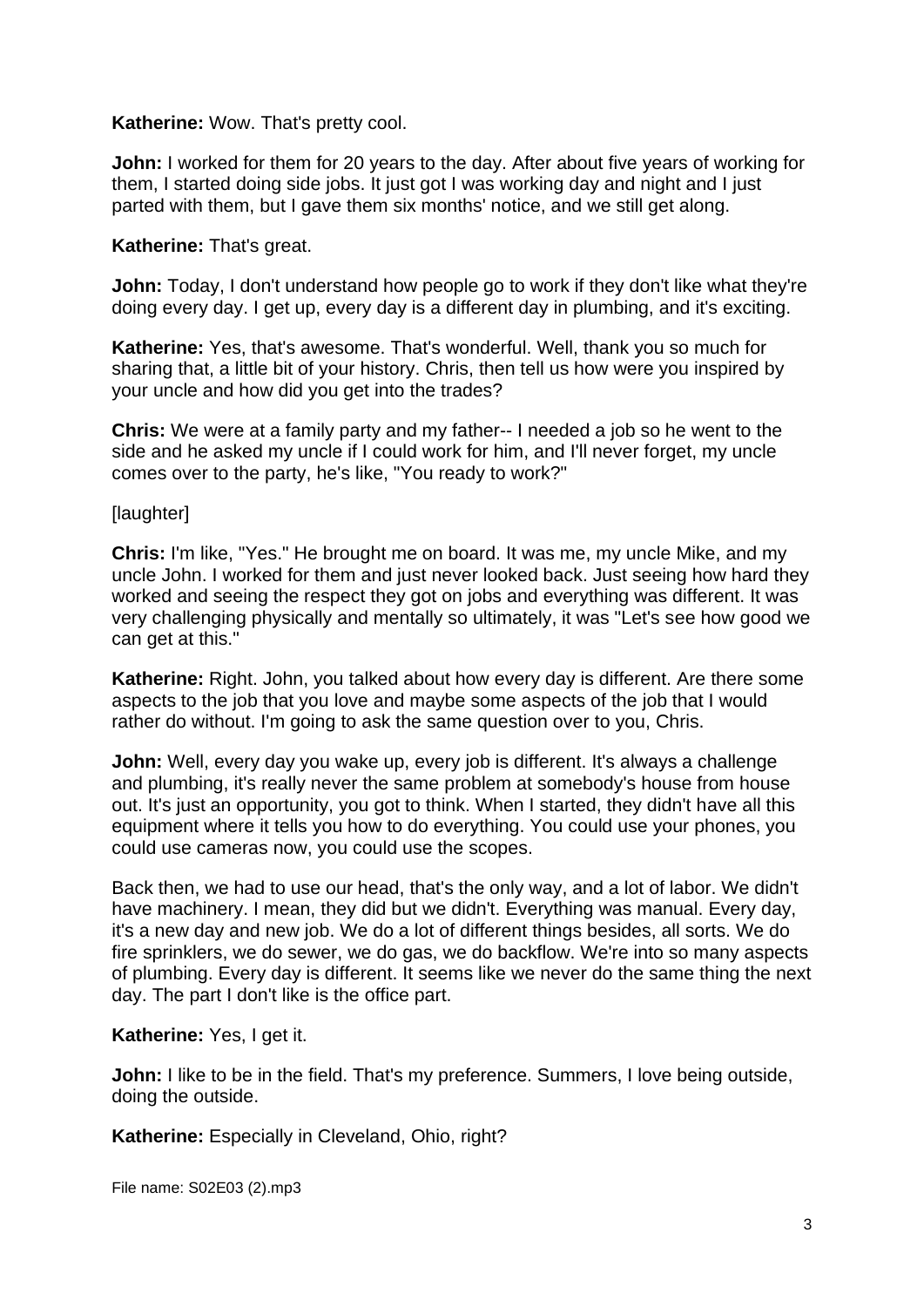**John:** Right.

[laughter]

**Katherine:** We pay for it all winter.

**John:** When we work outside in the winter, we dread it, but once you get going, the mornings are like, "God, do we got to really do this today?" [laughs] Those mornings, you dread, but once you get to work and you're dressed for it, it goes good. It's all good.

**Katherine:** That's great. Do you have a good support staff then in the office for you?

**John:** Yes, we have two people in the office, and there's seven plus me in the field. There were times we had 12 people but I'm getting to that age where we just want to be steady and not be crazy anymore.

**Katherine:** Like on the other end of the table right now?

**John:** Right.

**Katherine:** Yes. [laughs]

**John:** He's all over the place.

[laughter]

**John:** I'm done with that part **[unintelligible 00:07:44]**

**Chris:** Did you get the number of that bus **[unintelligible 00:07:46]**

[laughter]

[crosstalk]

**Katherine:** I meant yes, you've got a lot going on and I feel like, Chris, every time I talk to you, you're onto a next adventure. You've got such great ideas. You're such a great entrepreneur. Tell us what are some of the things that you like about the role that you're in and what are some of the things that you don't like?

**Chris:** Well, I love the challenges, trying to figure out what's wrong within certain situations, especially like service work, trying to diagnose what's wrong, where you got a weird leak or smell or something like that. Those are always a big sense of accomplishment when you figure out what's wrong and you figure out how to fix it. Then like high-end installs, real tricky stuff is what I love to do. Then I'd say the hardest part for me is telling a customer that they have a serious problem. They got to a spend a lot of money to get it fixed. It just never sits well with me.

**Katherine:** Yes, I can understand that. Do you think that if it wasn't for your uncle, do you think you would be in the trades?

File name: S02E03 (2).mp3 **Chris:** I wouldn't, no. I would not be in the trades if it wasn't for my uncle.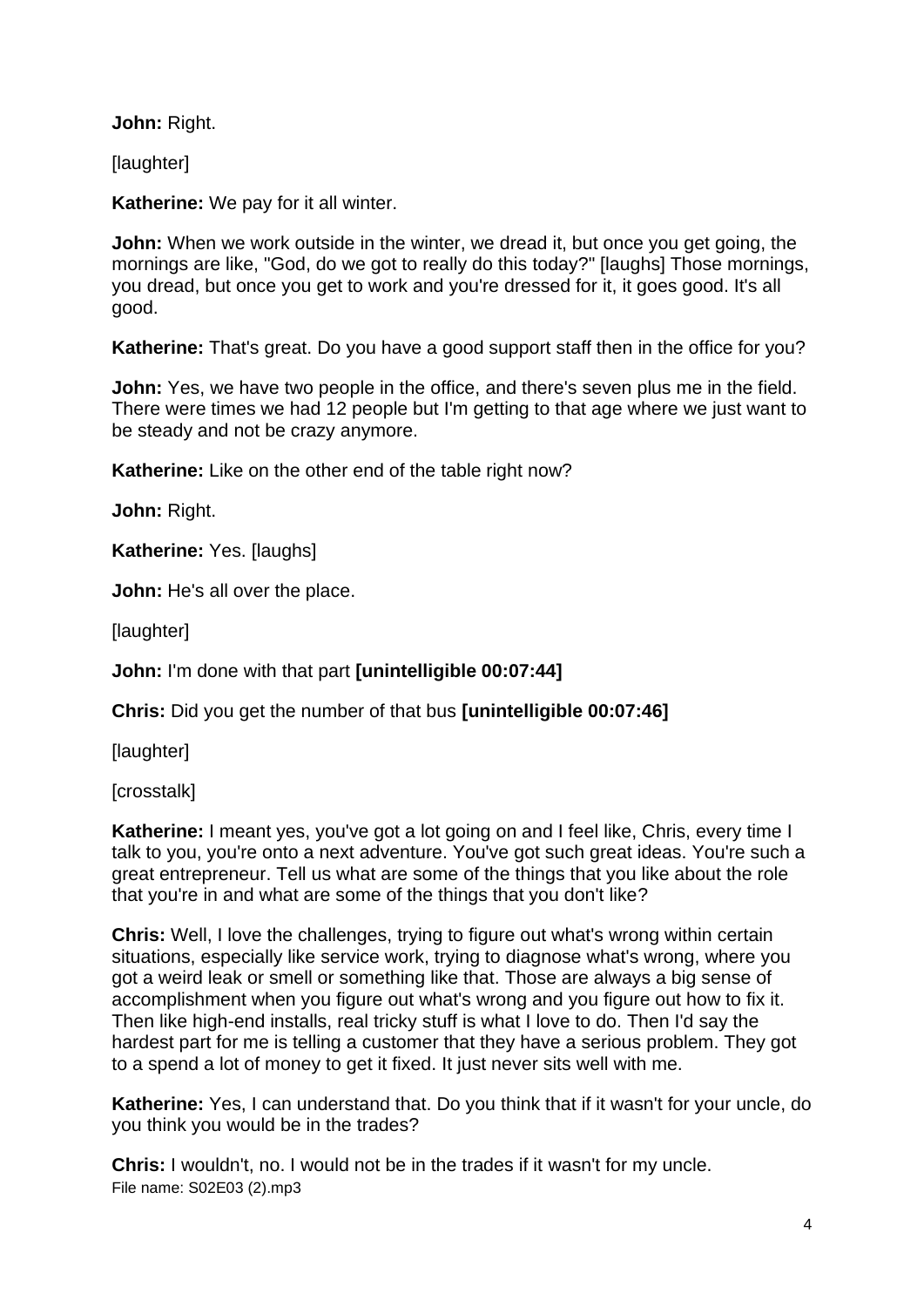**Katherine:** That's pretty cool to hear.

**John:** He didn't tell you the true story about him coming to work for me.

**Katherine:** All right. Well, let's lay it out there.

**Ilaughterl** 

**Doug:** I'm ready to hear this part. I don't even know what it is.

**John:** I don't know if he didn't want to go to school or he got thrown out of college, but his dad had told me, my brother, "You're taking him to work."

[laughter]

**Doug:** Wow, isn't that funny, Katherine? We brought a little truth out there.

**Chris:** That's part of the story.

#### **John: [unintelligible 00:09:15]**

**Katherine:** You didn't know about that, that your dad **[unintelligible 00:09:18]**.

**John:** I didn't have much of a choice.

[laughter]

**Katherine:** Look how it all worked out, which all worked out well. All right. Well, so, Doug, you want to throw over some of your questions in **[unintelligible 00:09:29]**

**Doug:** Here's the thing, I was in the field just like you guys for many, many years, and I made a transition here to the manufacturing, but on our podcast, I had shared some funny stories on things that had had happened to me. John, I'm telling you, you and I, we come from the same world. I can't wait to hear your funniest experience that you had in the plumbing world.

**John:** Well, we've had so many. If you ever gone to work, when you go to work with my crew, people, they want us to be on TV. I mean, we're screaming at each other all day long throwing things.

**Doug:** Hilarious.

**John:** It is. I meant people say we got to be on one of them-- what are those shows called?

**Doug:** Reality TV. [laughs]

**John:** Reality TV.

**Katherine:** Doug, I think you just found some *Oatey Raw* participants.

File name: S02E03 (2).mp3 **Doug:** I did, yes.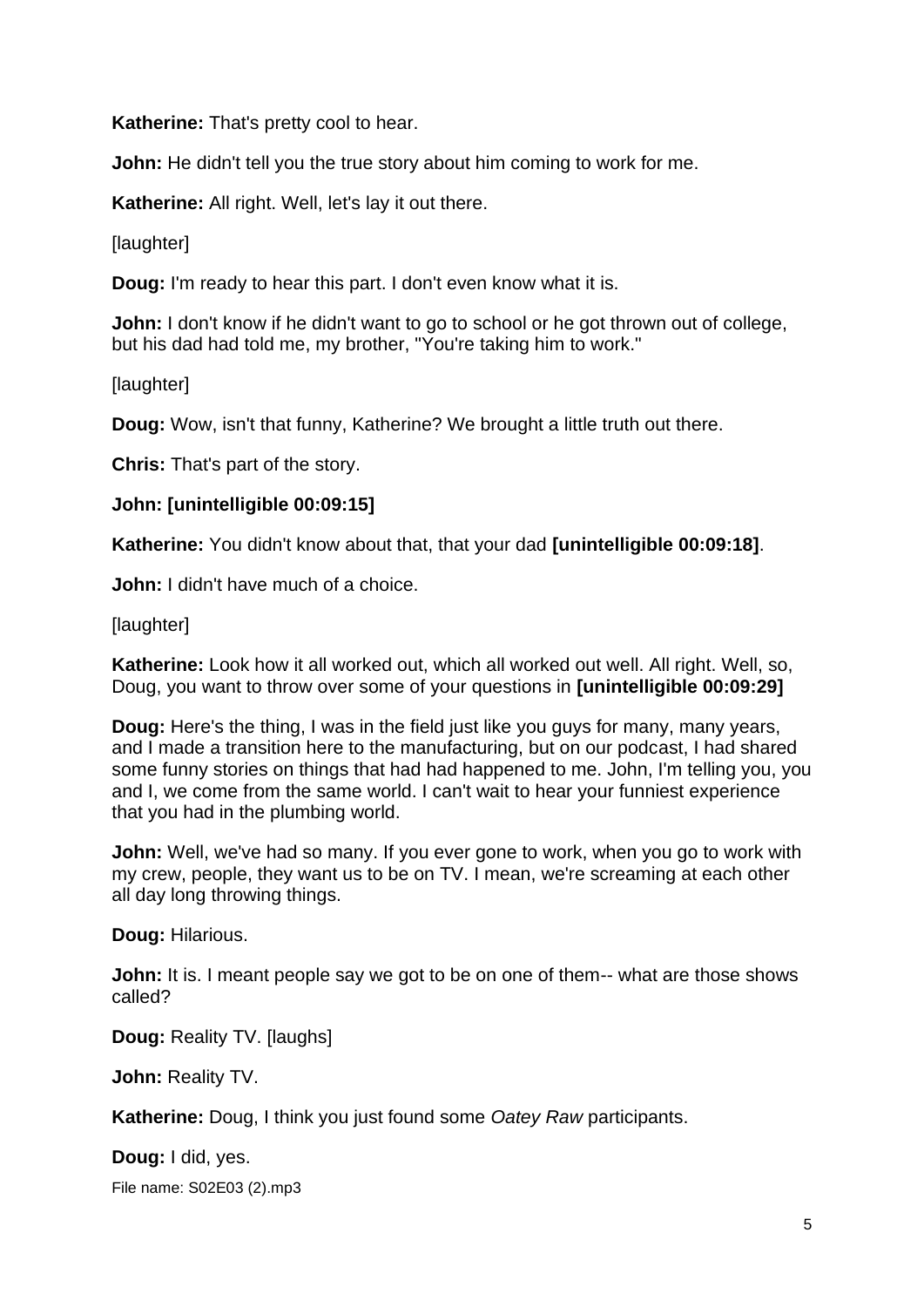**John:** I'll tell you a story about Chris one time he were, so we got [crosstalk] in the Case Western Reserve, right? We're doing all these buildings. We couldn't get in the doors. We're guys that start early in the mornings. I finally talked to big shots there to give me a main key, I could get in a bunch of their buildings, and they said, John, you got to sign your life away.

[laughter]

**John:** If you lose this key, you're done. Well, this was the first day. I gave it to Chris. I said, "Chris-

**[laughter]** 

**John:** -you're responsible. Do not give it to no one. [crosstalk] What do you think, at the end of the day?

**Doug:** He lost the key.

[laughter]

[crosstalk]

**John:** One day, I had to go into that main office with my head between my legs begging this guy. They would not give me another. We had to wait now till eight o'clock for-

**Doug:** Oh, eight o'clock.

**John:** -maintenance guys to come every day to open these doors. I could have just killed him.

[laughter]

**Doug:** For those of you who don't know, in the trades, eight o'clock is almost lunchtime.

[laughter]

**John:** It is.

**Chris:** Geez, Louise. It's a true story.

**Doug:** All right, Chris. Well, we're finding a lot out about you here, my friend.

[laughter]

**Chris:** He goes, "I don't know what to do. I got to let you go."

[laughter]

**Chris:** He was so upset. I remember we were looking at the dumpster for two hours, just like, "I'm not going to find this thing."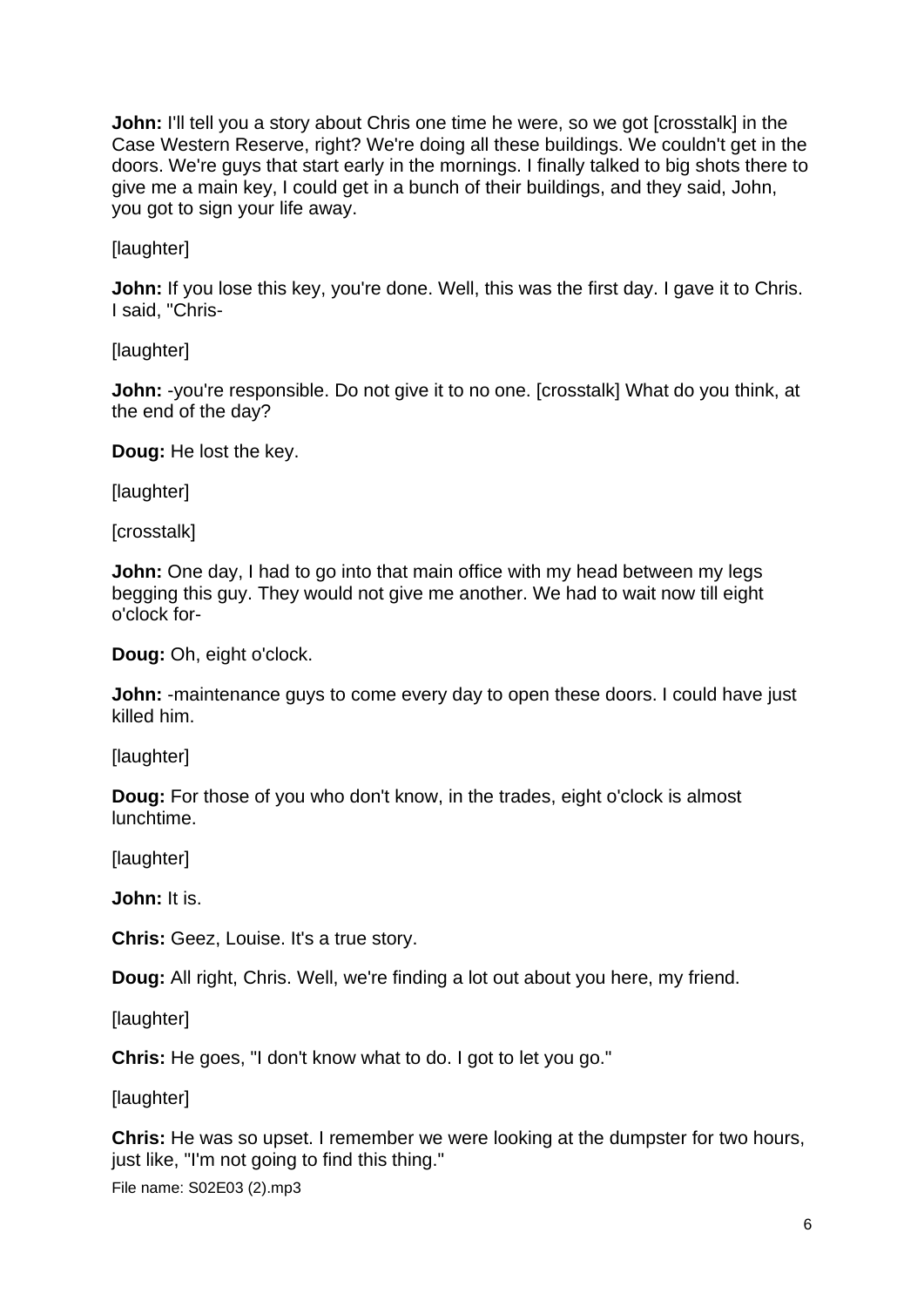## **Katherine:** Oh.

[laughter]

**Katherine:** On the flip side, I'm sure you have a very memorable moment of your uncle John. Do you have anything that is appropriate to share?

**Chris:** Yes, I mean just being on the jobs, and I-- so many different situations where we're in big-time. We're at NASA and you're talking to engineers and everyone's just all eyes on him and him explaining everything, it was just-- so many different situations was-- that's where it was. He was the main man in the room. Everybody was looking at him and listened to what he had to say.

**Doug:** Yes. I've only known John now-- what? 18 minutes, John, I think, I feel we go back decades.

**John:** I'm telling you.

**Doug:** The thing is, just briefly talking to John, I can tell that you're one of those guys that when you're standing up and you're taking the lead position, people trust and have so much confidence in you that they're going to pay attention to that.

**John:** Well, I try and we're with them people-- I'm not a big upselling things. I like fixing because it really makes you feel like-- and it got to the point in this world now that you can't do that no more, that you can't get parts. Looking for parts, main brands, like you guys got your names Oatey on them. Lot of these faucets don't have names on, so you take them apart, I meant motor, you just can't-- It's almost better nowadays, it's throwaway, the way it is, just the way this world is. It just not worth trying to fix anything anymore, and that's what gets me, how things have changed a lot in that.

I'm one that like to see if man, I could fix this. I know I could fix it. All of a sudden, you're spending four hours and this lady is paying it and you could have got something new and you realize that. We do a lot of work in Cleveland Knights and shake rates, and they do not want to replace some of them fixtures and faucets. We do have a name out there for try to baby them and get them along till they're ready to completely remodel. Really-

**Katherine:** Yes, try to fix it.

**John:** -it's hard for the model people to break down to remodel these bathrooms.

**Doug:** There's nothing going in and finding an American Standard four-handled **[unintelligible 00:13:50]**

**John:** There you go.

**Doug:** -about in the bathtub and you were able to fix that sucker [crosstalk]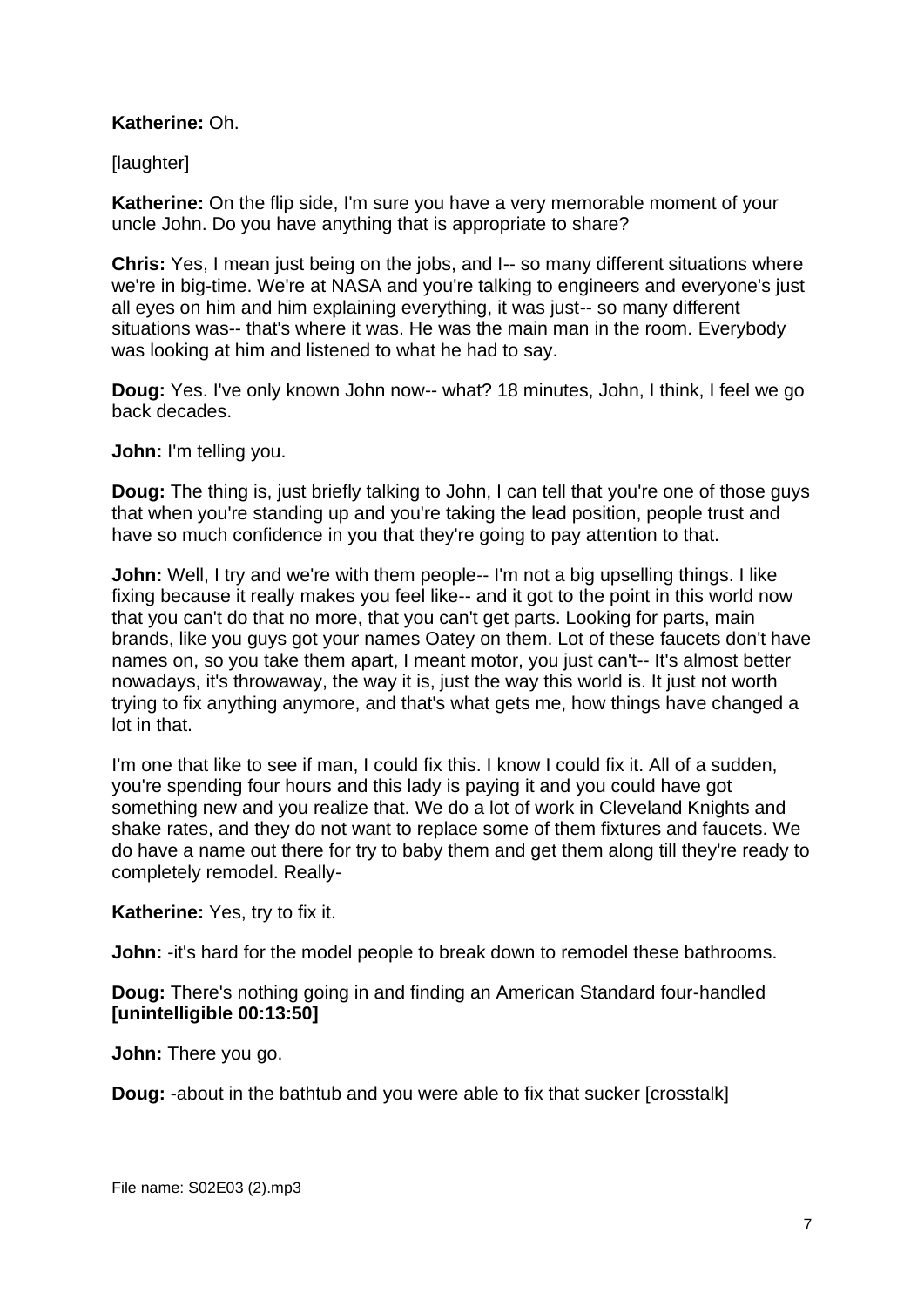**John:** They used to have this place progressive, this little place on Mayfield. They had almost every cartridge case, all the old stuff. I'd go in there just it'd be in a candy store.

# **[laughter]**

**Doug:** Yes, absolutely. I tell you what, I'm going to throw something out here. I got to have you guys back. I've been trying to convince Katherine to let me start something late-night called *Oatey Raw*, and you guys would be my first guest, I swear to God.

## **Chris:** Let's do it.

**Doug:** Anyhow, great stories and stuff. One of the things that-- because I've been out of the field now for about eight years. I've been fortunate enough to be a part of Oatey.

## **John: [unintelligible 00:14:34]**

[laughter]

**Doug:** I know. I still show up here every day at six o'clock though, John, you'd be happy.

## **John: [unintelligible 00:14:40]**

**Katherine:** He does.

**Doug:** What I'd like to know is, how can you relay to our audience the reason why they should give the technical industry a try?

**John:** Well, the way I look at it, you could make some good money. They have so much for these kids now. Now they have the phones, you could YouTube. These guys got it made. The job's not as hard. You're proud of what you do. You could plumb up a house and you can look back at your work. There's really nobody getting into this business right now, and the way I look at it, if I was his age or even younger, and we just hired a guy 25, I told him--

**Doug:** 25, I got boots older than that, John.

**John:** I'm telling you. I said, "You guys, this is the best thing. You guys could become millionaires, not like us that are killing ourselves." They're going to be able to name their price. Nobody's getting in these trades, and if they are, they're doing multi things and they're hacks at the plumbing part of it, and there's so many problems nowadays because of these other people ripping people off and just-- if you're good, down the line when our things are getting-- I'm going to be 65 this year, I'm getting ready **[unintelligible 00:16:09]**

**Doug: [unintelligible 00:16:11]** heading home.

[laughter]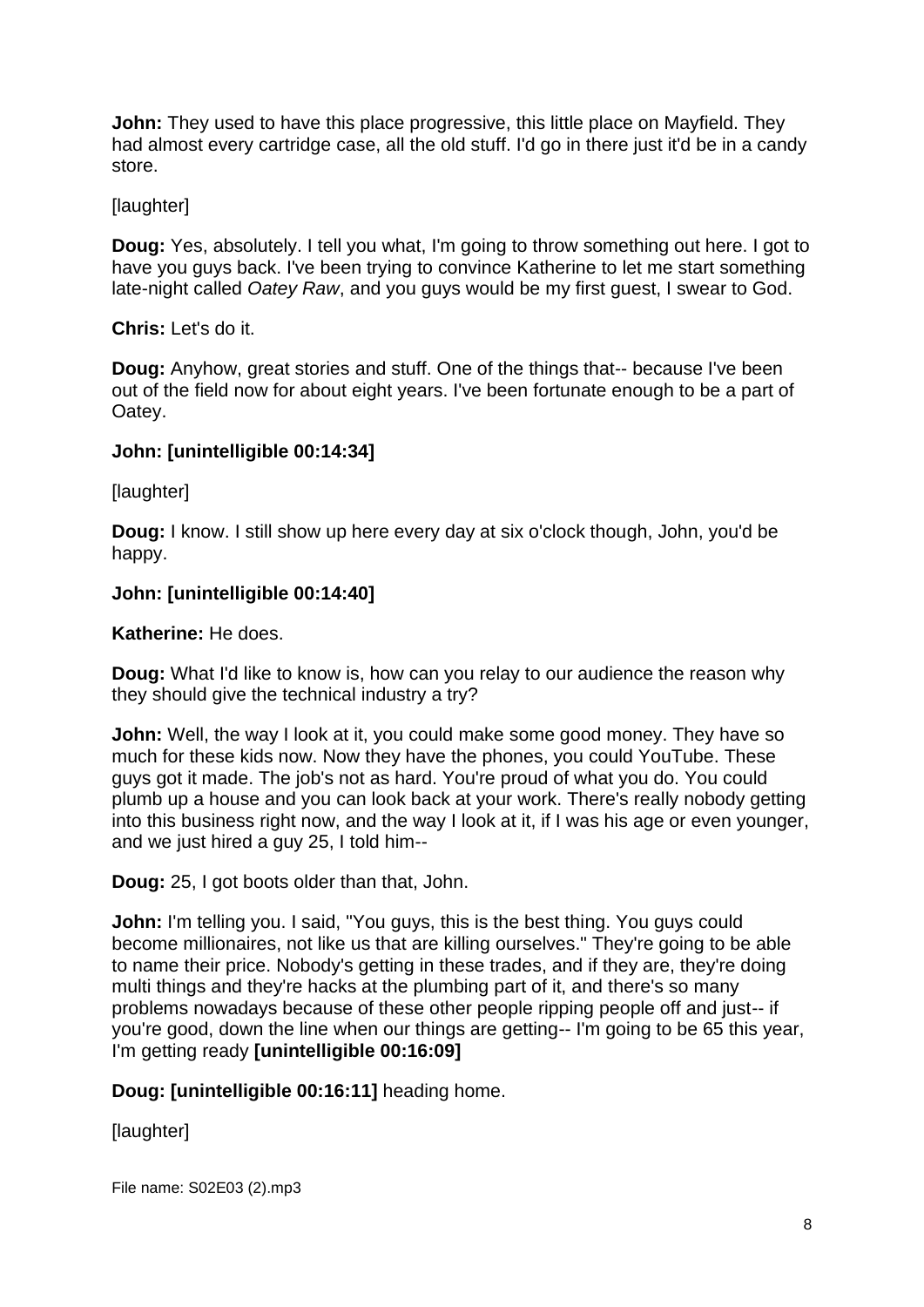**John:** Yes, that's about it, **[unintelligible 00:16:14]**

# **Doug: [unintelligible 00:16:15]** John.

**John: -**because every morning I get out of bed.

**Chris:** You wouldn't think that came on the job with him.

[crosstalk]

**John:** Don't you guys tell me I can't have no more coffee after, damn it.

[laughter]

**John:** They're taking it away from me.

**Chris: [unintelligible 00:16:29]** get him decaf.

**John:** But in the morning, before I have my coffee, it's like, "Do I got to do this again?" Once I have my first cup, I'm getting ready to go.

**Katherine:** You're good.

[laughter]

**John:** It's really a great trade. You learn so much, you're hands-on. I meant I just love what I do. Every day it's something different. Our company's not one to just go and set toilets every day. We do such a variety. We do our own concrete work if we break the floor, we'll do our own landscaping if we take out landscaping, we'll put the bushes back. We're one that stays in on everything we do, we try to put back exactly. It's good for all of us because you're not doing the same thing and getting tired of doing so.

In this field, there's different plumbers you could work with and once you do your own business, you get that fired, and then you could pick and choose what you want, but I think it's a perfect right.

**Doug:** I agree with you a hundred percent.

**Katherine:** Yes. Chris, tell us a little bit about your business and how it's really grown and evolved over the last couple of years, and some of the things that you're doing.

**Chris:** We started off doing some bigger projects and I just didn't think that we were geared for that, got more and more doing service work, and just more having the mindset of bringing people on and teaching them the trade. I don't think still to this day I've ever hired a plumber that had past experience. Everyone that I brought on didn't really-- maybe some handyman experience or whatnot, but I really pride myself with being able to teach the trade and trying to elevate them to help the company out. Sometimes it doesn't always work out. When I teach them, they go on their own,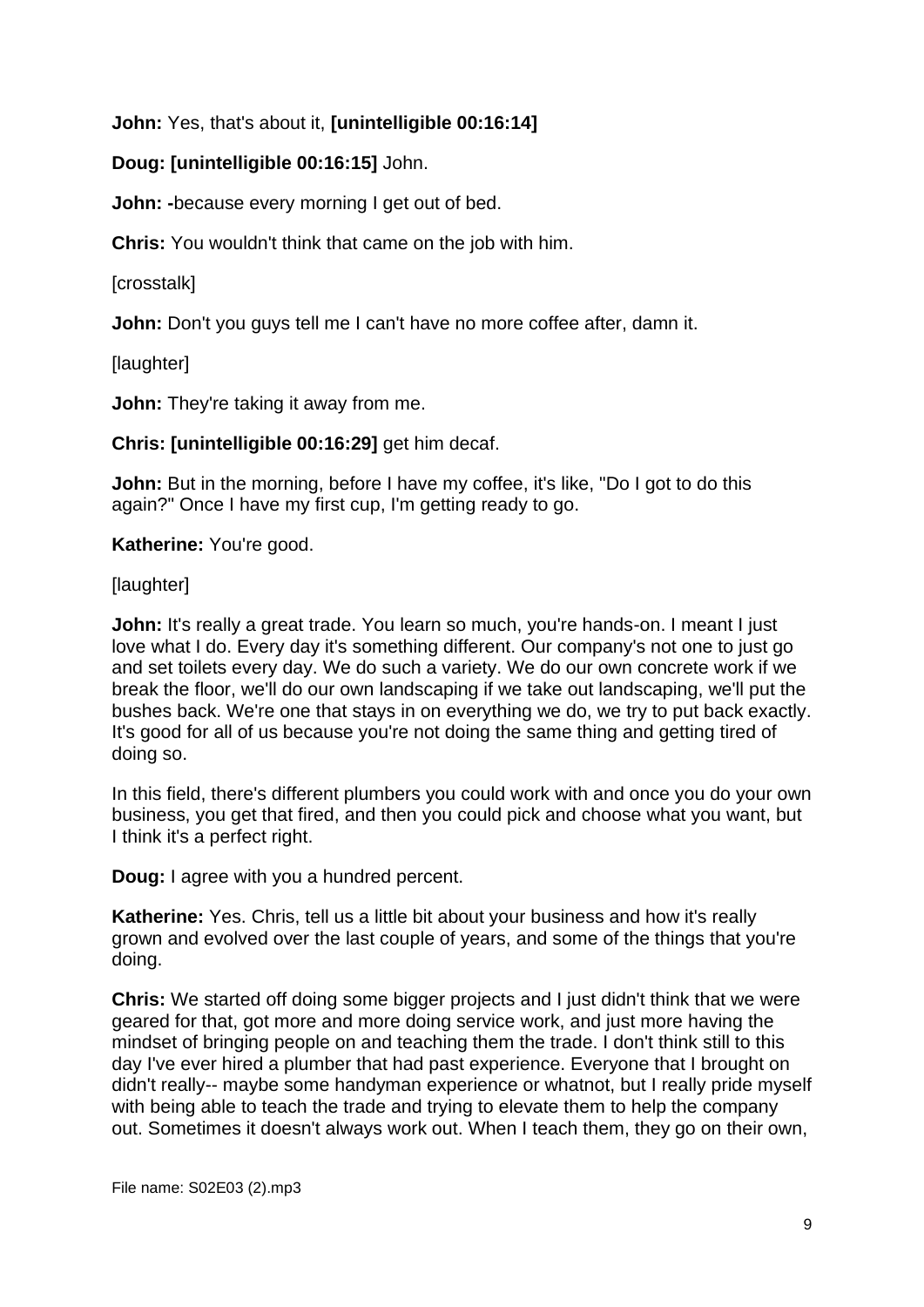but that's fine. That's what I want to gear the company towards, teaching the trade, and--

# [phone ringing]

**Chris:** You got to answer that, uncle John.

[laughter]

**Doug: [unintelligible 00:18:35]** tell you to silence the phone, John. [crosstalk]

**Chris:** I'm surprised that it didn't ring 20 other times.

[laughter]

**Chris:** Just teaching the trade and having the individuals that come on board, letting them know that we're going to focus on elevating you and your career path in the plumbing trade.

**Katherine:** I know you also work with a local school. Tell us a little bit about that passion and what you do with the Perry Schools.

**Chris:** Yes. They flipped a house. They purchased a home and as they have- there's two periods a day where they have anywhere from 15 to 20 students in each class period, and basically, we went through the whole mechanical portion of the home, redid the plumbing, and I taught that portion to the class members, and it was pretty cool to see some of the students-- some of the kids didn't really want much to do with it, but a lot of them, really you could see that they were asking questions, attentive, but all in all, whether they chose a career path in the trades or not, they're going to have respect for what we do.

### **Katherine:** Absolutely.

**Chris:** They saw that it's not just a plumber's butt crack, putting in the toilet. There's a lot of thought and a lot of process and a lot of knowledge and you have to think on your feet and you have to process. what's going on to make the house operational and to see the kids interacting with that was good.

**Katherine:** Yes. I think what you gave them was that opportunity to show exposure and a lot don't get exposure these days. I think it's a great program just to even-- Like you said, if they're not interested, they get to hear about it so they have a better understanding about all the products and thoughts and what goes through plumbing and water that runs through their house on a daily basis.

**Doug:** Yes, absolutely.

**Chris:** They have to think about their plumbing system. When they grow older, they're going to understand it more.

**Katherine:** It's funny, when I meet someone who doesn't know the brand, Oatey, and they're not in the trades, or just general homeowners, I always tell them like,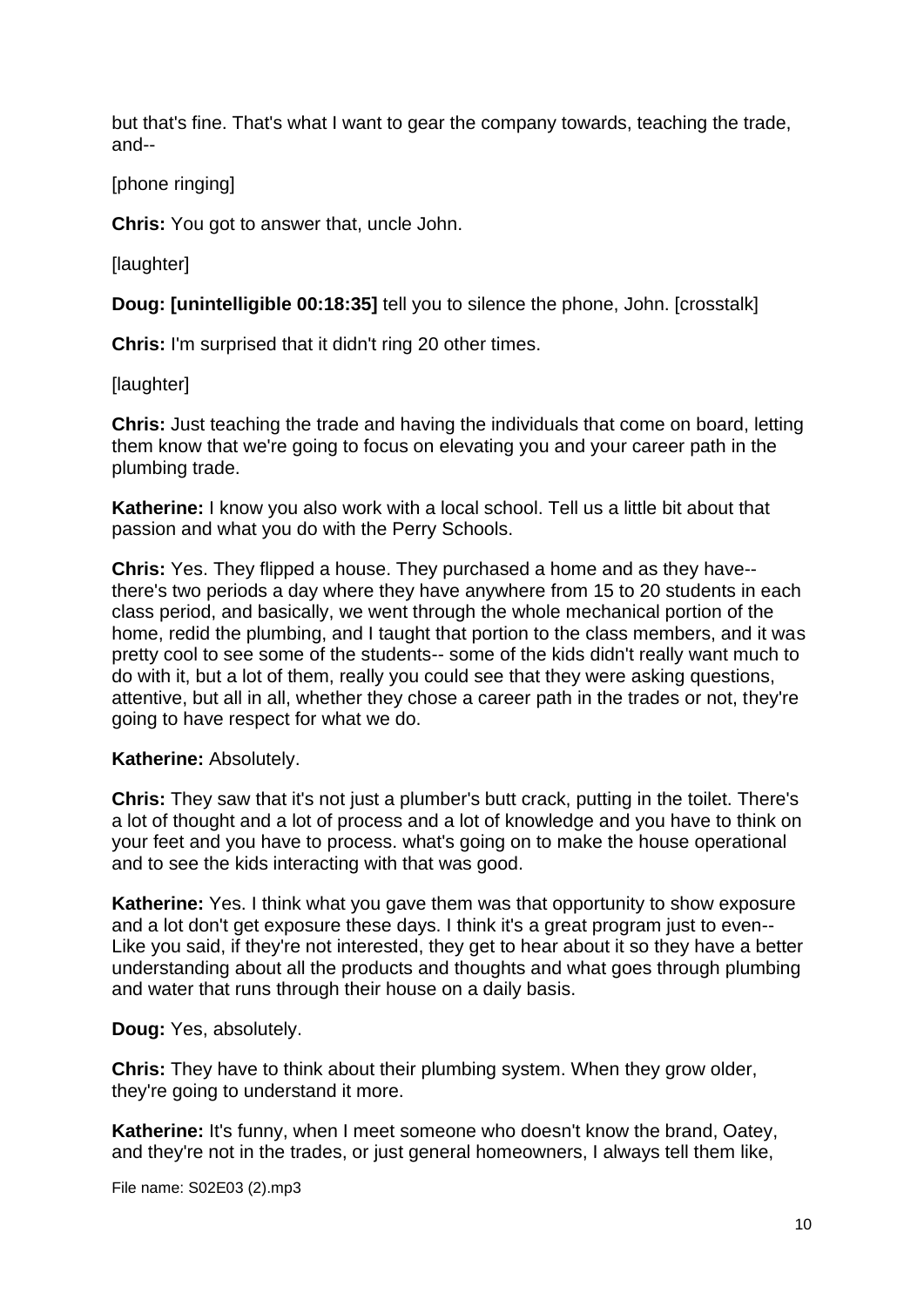"You use our products every day, you just don't know it, because it's all the things that make sure that all the things in your house actually work."

**Doug:** See at Oatey, we're not sexy, but we make sexy work.

[laughter]

**Katherine:** Well, come on now.

**John:** I love that.

**Doug:** You and I are going to hang out **[unintelligible 00:20:54]**

**Katherine:** Oh my goodness, the **[unintelligible 00:20:57]** they just keep on coming. Can you tell me, John, tell me a little bit about some of the biggest challenges that you've seen in the industry over the years. What are some of the big hurdles?

**John:** That we went over?

**Katherine:** Well, just some of the things that you've seen over the last couple of years. What are some of the hurdles that you've seen or challenges?

**John:** Just the bigger jobs we take. Here's the way I was taught when I started. We always had to wait for my uncle to start a job. We would be at this job site and we wait two hours, and he says, "What are you guys sitting in the truck for?" "We're just waiting." I knew he taught us how to-- He says, "Look at this mechanical room. Figure it out. I'm paying you." He always says, "Don't matter how small it is and how big it is. It's the same concept." I always take that as my thinking.

Yes, we've taken on big jobs at NASA, federal government, we've done a lot of work. We do a lot of city work. I'm not afraid to take-- back then, I was, and now I'm getting a little **[unintelligible 00:22:13]**

[laughter]

**John:** -because all my guys are getting to that age. We got **[unintelligible 00:22:18]**, but they don't want to hear about it. You know what I mean? The biggest hurdle, though, is finding good help. That is the biggest hurdle we have. We did find laborers. They usually last a couple of weeks.

Sometimes they don't even come for their **[unintelligible 00:22:39]**. There's some good guys. I got Chris, but then, he wanted to try selling **[unintelligible 00:22:48]** so he had left. You get guys going. A lot of the guys that had quit me though, I've gotten them back now. They all come back. The grass seems to be greener on the other side, that seems to be a true thing. Not all of them, but it's very hard to find people that really want to work every day and come in and show it.

The way I looked at things when I started, I never stood around. There was always something. If I'm at the shop, I'm looking, but these guys sit at the desk **[unintelligible 00:23:25]** these young kids. I didn't wait **[unintelligible 00:23:27]**.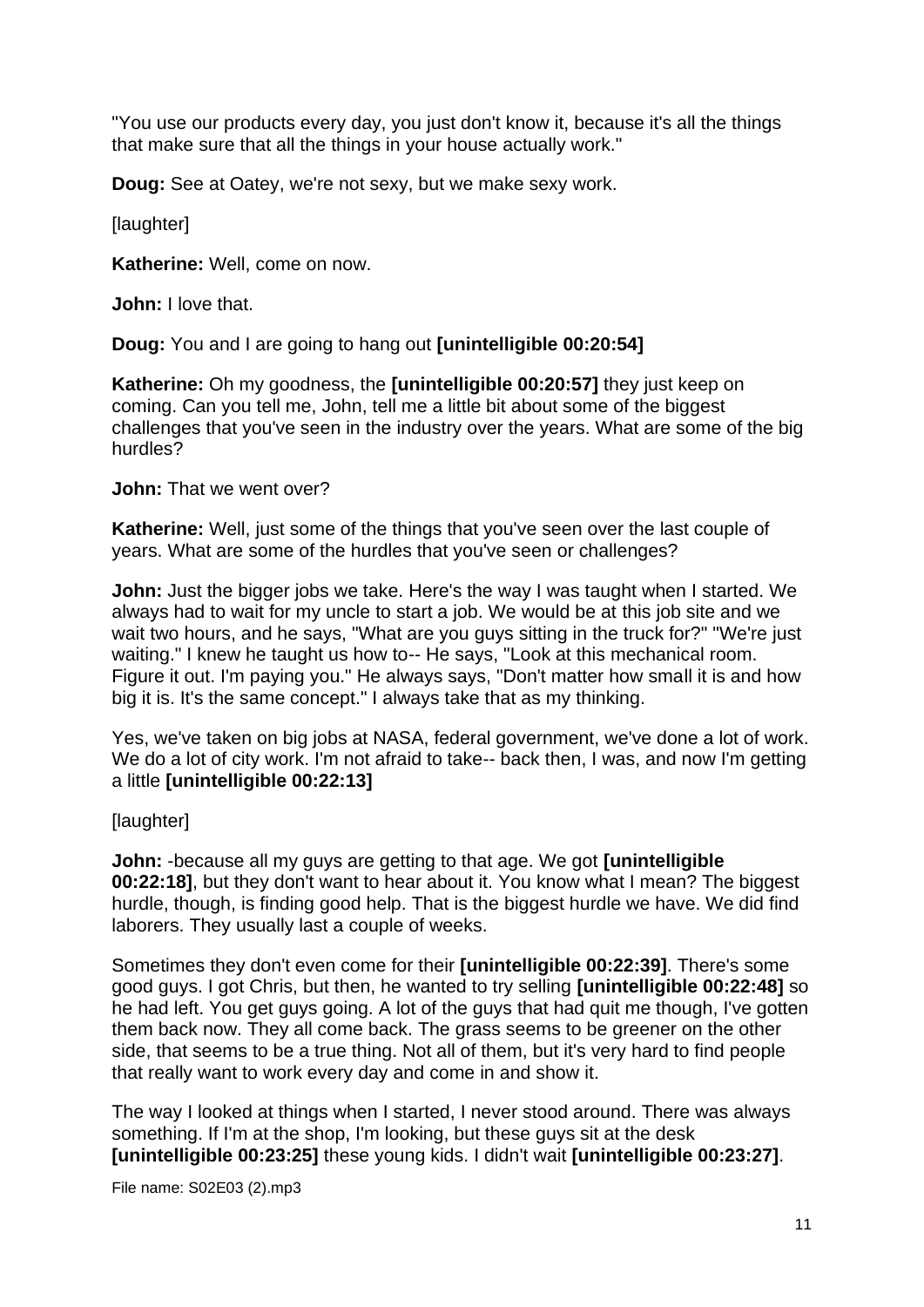See that's got to be picked up. **[unintelligible 00:23:31]** sweep over there. Well, you didn't tell me. Come on. I'm getting the other guy's going. What I see coming in, I'm happy. Like he said, I'm on my third base.

**Doug:** Around the third base.

[crosstalk]

[laughter]

**John:** I don't know if I could put up with it. I don't have the patience anymore. Like I say, we just hired this one 25-year-old kid. You know what? He's only been there- almost a week he's been there now. He's getting very-- the way I like him. I put him with my one guy, Jeff. I said, "Jeff, I don't have the patience anymore. You guys got to train him." He's been asking, "Could I do this, do this." There is some people out there and there's some that aren't just ready for this. I understand that, but that's the biggest hurdle, is the help.

**Katherine:** Sure, finding talent.

**John:** Finding good talent and keeping it, and having them keep it no matter what. I tried to give them the best. We have insurance, we have 401(k)s, we have the workman's cap, we have the vacation package, we have everything that a union has to offer for a small company, and it's just still hard to find good help.

**Katherine:** Good help, yes.

**Doug:** Or to find guys that can keep track of keys too, John.

[laughter]

**John:** That's true story. My brother, Mike, and then him and his car keys.

[laughter]

**Katherine:** Chris, I'm going to ask you the same, but you can't use talent, because I think we all know that talent coming into the industry is one of the biggest challenges that we see. What are some of the biggest changes you've seen in the industry over the years, and even in the future, as you have come and walked trade shows, and you see new things coming down the pipe? What are some of the bigger changes?

**Chris:** Obviously, there's social media and the ability to go on YouTube channels, and learn and educating, and all that, but there's a downfall to that as well because, for instance, I worked for my uncle for 10 years, and I learned the right way how to do things. Now you can have individuals who can watch a video, but they don't know those little things that took me 10 years to learn, that could cause them either money or cost their customers big problems. That's a big downfall. Everyone's, "Oh, I'll just watch a YouTube video and figure it out." and it's not the case.

**Katherine:** Yes, it doesn't always tell you the whole picture, right?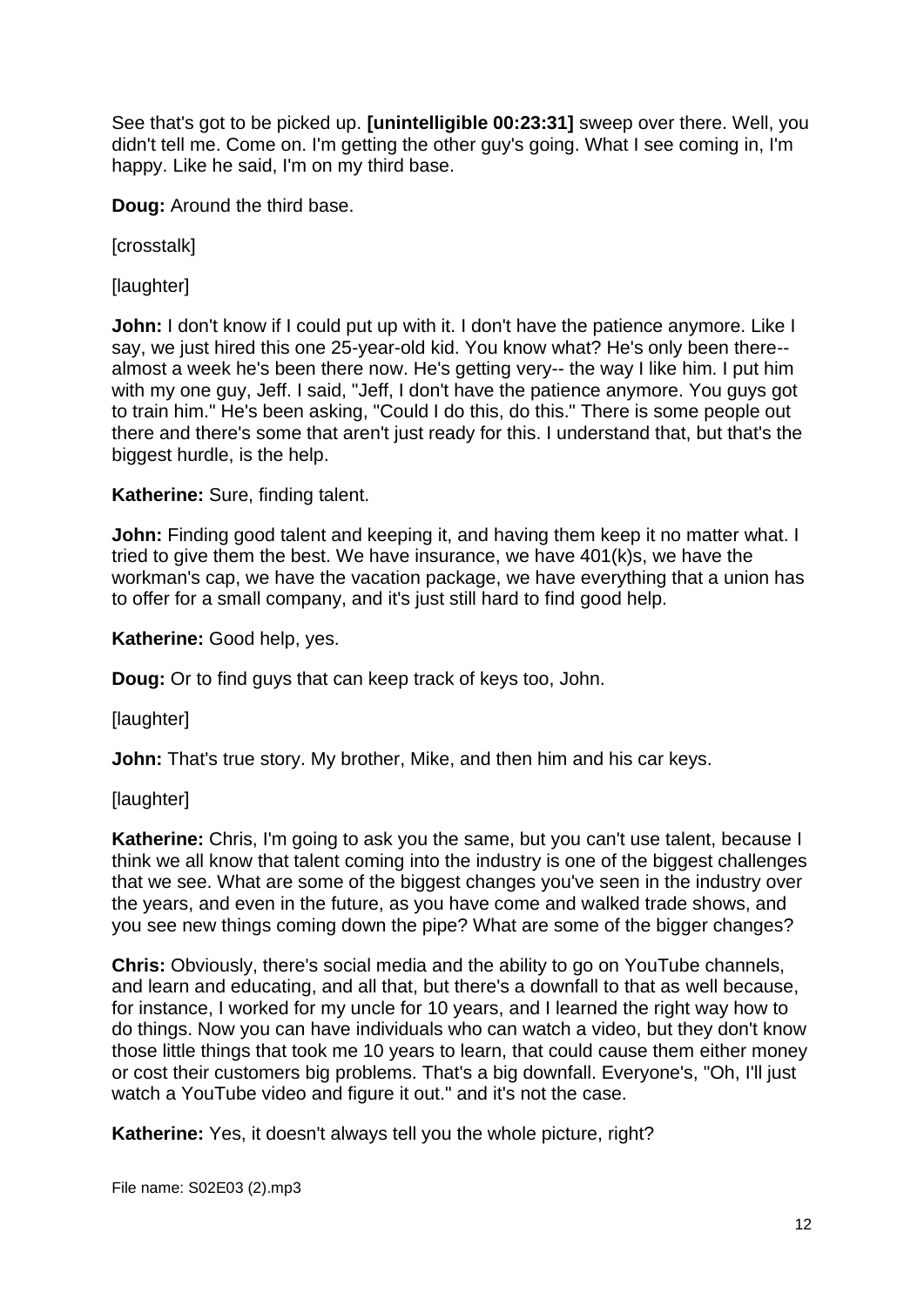**Chris:** Yes, it doesn't tell you the whole picture of certain scenarios. Especially in the plumbing trade, we're not dealing with just-- you're not ultimately going to get wet if you mess up. You got mold, you got drainages, sanitary. As plumbers, we protect the health of the nation so there's definitely some seriousness to what we do.

**Doug:** I have to say, Katherine, I'm going to throw this in, because the YouTube thing you brought up, Chris, I agree with. When I first came here, they looked at me because I had some good life experiences, not so good as yours, John, okay?

**John:** We'd be here a couple of months.

#### **[laughter]**

**Doug:** They used to come to me and say, "Hey, Doug, I saw this on YouTube." and my first response was, "God, I didn't know your dad did YouTube videos." They'd be like, "Well, it's not my dad." I go, "Oh, brother? Uncle?" "No, I don't know who that is," and I said, "Exactly." What we have to remember is, like you said, Chris, a lot of great information out there, a lot of good young guys like yourself, Chris, sharing that good knowledge that you've got from your uncle John, but there's a lot of other people out there who might have figured out a workaround or something like this.

When I teach solid cementing classes here, I use a speeding ticket scenario. You may miss a bunch of steps, but never experienced failure just depending on your application, but as soon as you get that failure, now you got a speeding ticket, guess what, you'll start to do things right. A lot of these young people, they're seeing misinformation or maybe not complete information, and unfortunately, that's how they're being trained. I agree with you, a lot of positives, but there are a few negatives too.

#### **Chris:** Absolutely.

**Katherine:** Yes. As we round out this conversation today, the one question I ask everyone is, as you step back, and Chris, I'm going to start with you, what are your hopes, dreams, visions for this industry? If you had young students or parents or guidance counselors here and there, what would you want to tell them about the trades?

**Chris:** There's an opportunity for a lot of exposure to actually show how an amazing career path it can be. Just showing that it is an amazing career, there's challenges, there's no cap to what we can do as plumbers. There's no you learned it all and then you're done. My uncle John who's right across me right now, he's still learning every day. There's so many positives that need to be thrown out there and people need to be exposed to that, and I hope that through all these different avenues, I know there's so many companies like Oatey that is willing to take the time and effort to put that out there, and I think that's super important.

**Katherine:** Yes, for sure. As Doug said, as you're rounding third base, getting ready for retirement, what would you like to see, as you're sitting back in your glory days and enjoying the fruits of your labor, what do you want to see for this industry and what do you hope to see with this industry?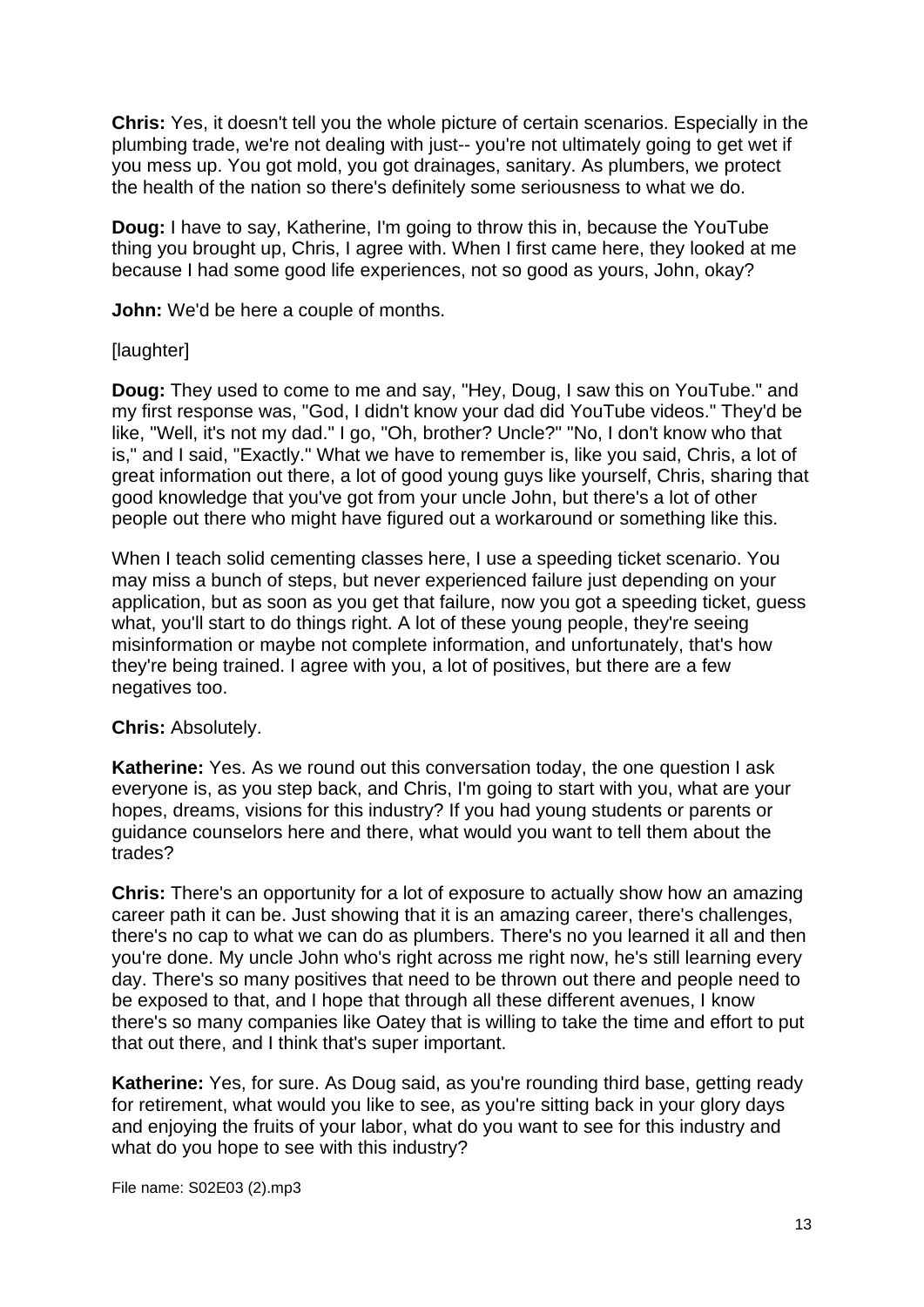**John:** I'd like to see a good majority of people that are good with their hands get into trades like this, whether it's plumbing, electrical, carpentry. To sit back and see what you did-- Like I said, I don't understand how people go to work every day if they don't like it. I like what I do. I just learned something yesterday and the funny thing was I called this healing guy I knew, and I figured it out while I was waiting for him to answer. It's just things like that. You know what he said to me? "You answer your own two questions before you answered me." It made me feel so good.

It's just-- the trade's beautiful, you can make really good money, and you could be honest on it. You don't have to rip people off in this business to get where-- I did very good. I'm very happy, I got a beautiful house, I got beautiful cars, I have a beautiful family. My life-- and I still like going to work. I might be running third but I'll probably be hanging around for a while, even if I get to come back and help some of these kids get it.

The main thing is get with a good company, a good employer **[unintelligible 00:30:21]** I guess we still send guys to the ABC school. I belong to the PHCC. We have classes there we send guys to. I'm getting a little old and cranky to teach them but my younger guys do it this way. I'm not yelling at all time [laughs] but it's a great trade. I'd back anybody and I'd be glad to help if I do retire, go into these things and get people into these classes if they want to learn, if they want to learn.

**Katherine:** Well, very cool. Well, Chris, thank you so much for coming on today. It's always a pleasure to have you in this building, you know that. It's open to you. We appreciate your partnership, and thank you so much for bringing uncle Johnny. I know you have John. It was really great to hear your story today. Thank you for everything you've done with the trades. I think I see a bromanship happening here between Doug and John, and we look forward to hearing and talking to everyone next time. Thanks so much.

**John:** Thank you for having us.

**Chris:** Thank you, guys.

**Doug:** Thank you.

**Katherine:** Yes.

**John:** Appreciate it.

[music]

**Katherine:** Thanks for joining us on this episode of *The Fix*. Be sure to follow us on your favorite podcast platform so you don't miss our next conversation dropping every Wednesday. If you have feedback about the show or a topic you'd like to see covered, send us an email at thefix@oatey.com or give us a shout-out on social media. We would love to connect with you. Don't forget, you can get your daily fix by visiting oatey.com, and we'll catch you next time.

[music]